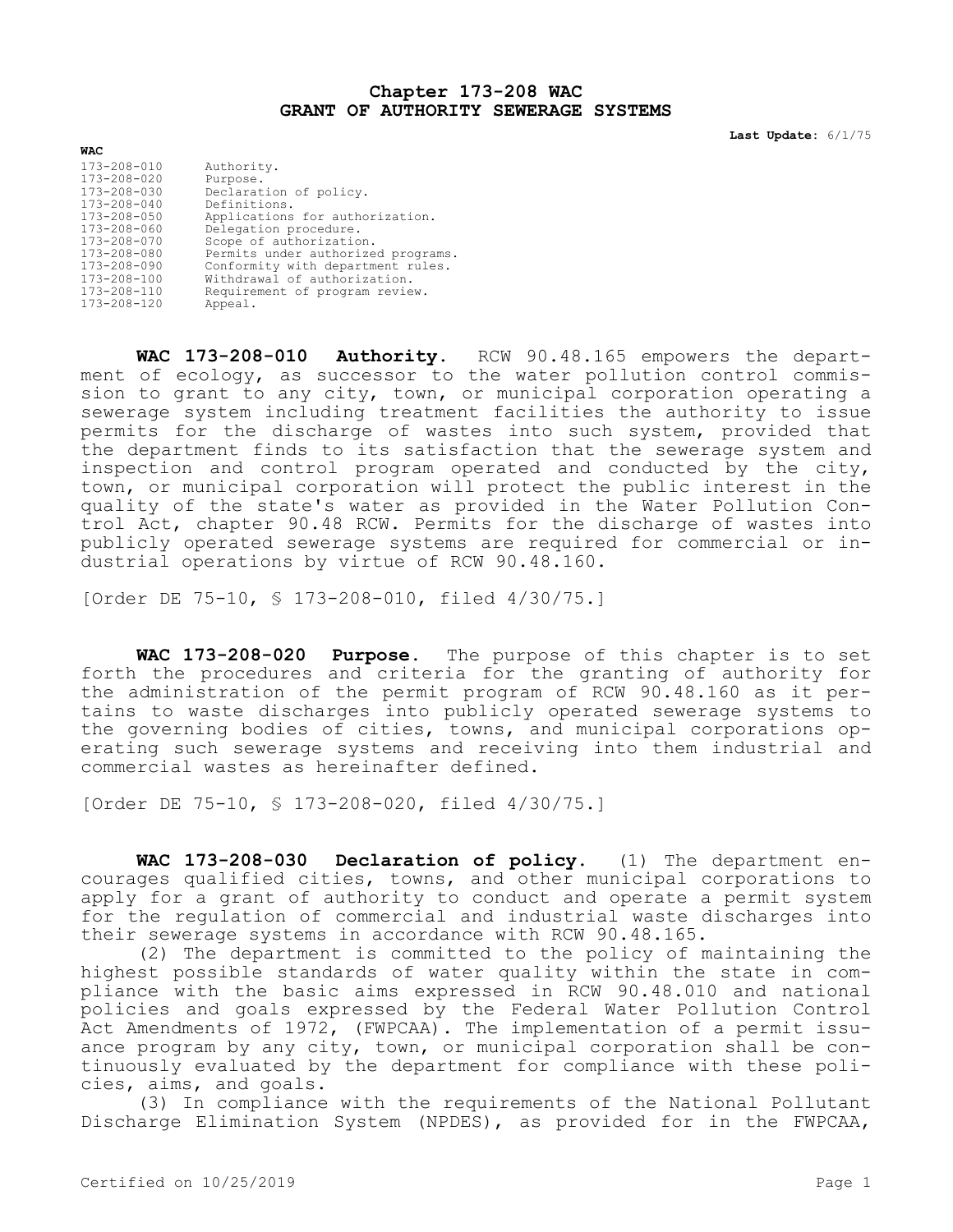the department shall maintain its enforcement of compliance of effluent limitation standards upon publicly owned or operated treatment works under their NPDES permits. Under such permit, any municipality granted authority hereunder to administer a permit program as hereinafter defined shall continue to be primarily responsible for its effluent quality according to the terms of such NPDES permit.

[Order DE 75-10, § 173-208-030, filed 4/30/75.]

## **WAC 173-208-040 Definitions.** As used in this chapter:

(1) "Applicant" shall mean that municipality applying to the department for authority to administer the permit program pursuant to RCW 90.48.165.

(2) "Application for authorization" shall mean that application submitted by a municipality seeking permit-issuing authority pursuant to RCW 90.48.165.

(3) "Application to discharge" shall mean that information required from a discharger in acquiring a permit to discharge commercial and industrial wastes into a municipal sewerage system.

(4) "Commercial and industrial wastes" shall mean the wastes, whether solid or liquid, from any commercial or industrial operation, other than domestic sewage.

(5) "Department" shall mean the department of ecology.

(6) "Discharge" shall mean any commercial or industrial operation which results in the disposal of solid or liquid waste material into a sewerage system operated by a municipality which discharges into the public waters of the state.

(7) "Enforcement action" shall mean any administrative or judicial action initiated to achieve compliance with the conditions of a discharge permit, regulations of the department, and water pollution control laws of this state or of the federal government.

(8) "Municipality" shall mean any city, town, or municipal corporation established according to the applicable laws of this state.

(9) "Permit" shall mean the official authorization to dispose of commercial and industrial wastes into waters, to include all regulatory constraints and conditions described therein, issued to a discharger.

(10) "Permit program" shall mean the process of granting or denying by municipalities, authorized as herein provided, of approval of applications to discharge into the sewerage system of such municipalities, the monitoring and inspection of dischargers, and the taking of appropriate enforcement action.

(11) "Sewerage system" shall mean any system operated by a municipality for the collection, transfer, treatment, and disposal of sewage.

[Order DE 75-10, § 173-208-040, filed 4/30/75.]

**WAC 173-208-050 Applications for authorization.** No particular form shall be required for an application for authorization. No such decision shall be made on any such application, however, unless the applicant supplies to the department:

(1) A request from the municipality seeking authority to conduct a permit program for the discharge of commercial and industrial wastes into its sewerage system in accordance with state and federal water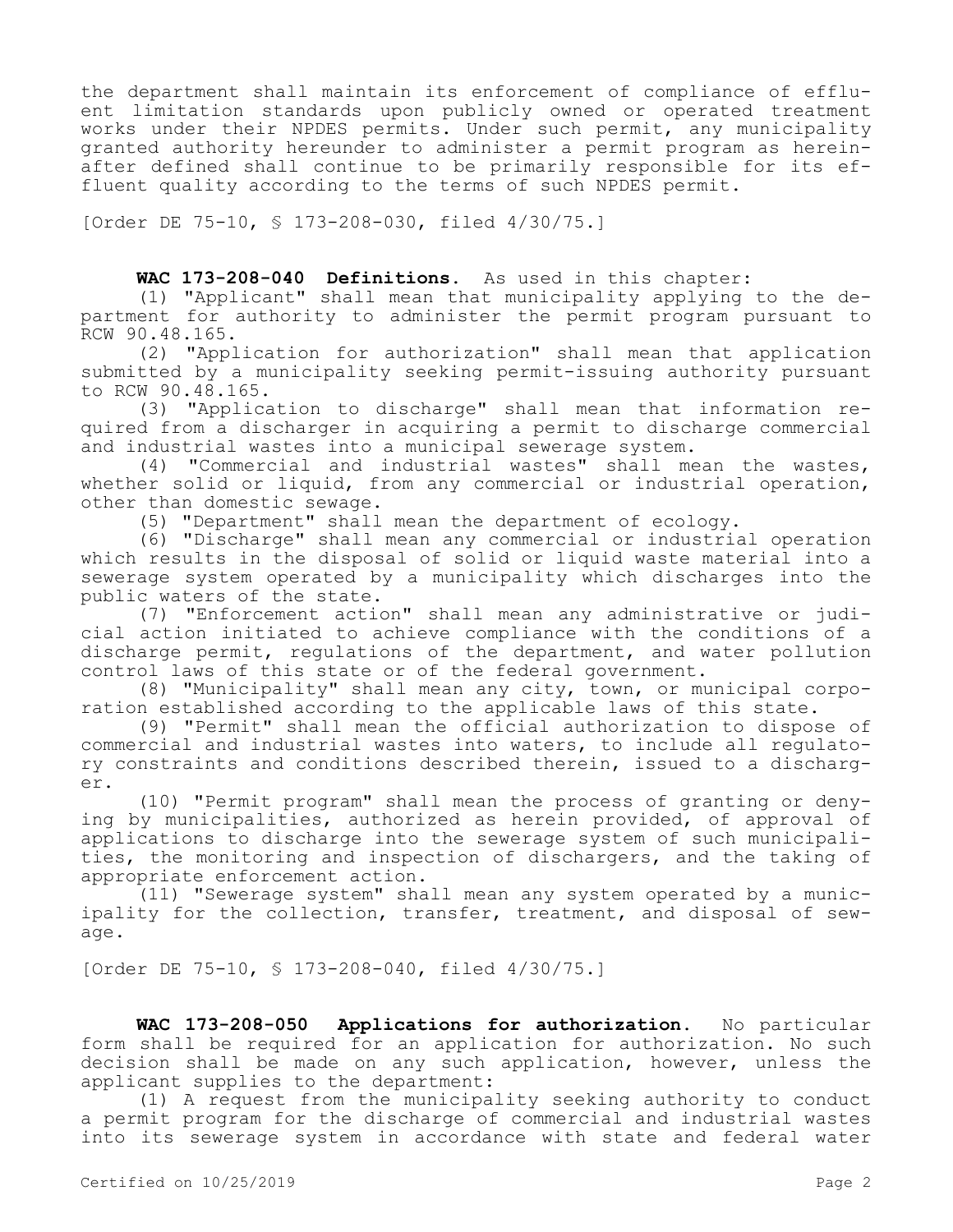pollution control laws, regulations, and policies as now exist or are hereafter amended.

(2) A listing of all self-monitoring and reporting procedures to be required, and inspection and other regulatory control criteria and procedures applicant intends to use in administering the permit program.

(3) An estimate of the financial resources the applicant will commit to the permit program on an annual basis and the sources of funding therefor.

(4) A commitment showing the number of personnel who will be assigned to the permit program, either on a full-time or part-time basis, broken down by person-years or person-hours or other appropriate measure of personnel usage, and assurances that such personnel commitment is or will be adequately funded.

(5) An assurance that the background, experience and continuing training of personnel to be assigned to the permit program will be sufficient to achieve and maintain the goals and policies of state and federal water pollution control acts.

(6) A copy of the actual or proposed municipal ordinance or resolution intended for use in establishing and conducting the proposed waste discharge permit system.

(7) An outline of the procedures to be used in processing individual permit applications.

(8) Copies of the application for permit and of the proposed permit format.

(9) A description of enforcement procedures to be followed.

(10) A list of all potential dischargers into the sewerage system which will require permits pursuant to any delegation hereunder.

(11) If the applicant is the recipient of a federal grant for any phase of treatment works construction to be utilized by the discharger, it shall demonstrate to the department that it has adopted a system of charges to assure that each discharger shall pay a proportionate share of the costs of operation and maintenance of any waste treatment services provided by the applicant, and further demonstrate that it has made provision for the payment to the applicant by dischargers of that portion of the cost of construction of such treatment works which is allocable to the treatment of commercial and industrial wastes to the extent attributable to the federal share of the cost of construction.

(12) Any additional information required by the department.

[Order DE 75-10, § 173-208-050, filed 4/30/75.]

**WAC 173-208-060 Delegation procedure.** (1) Upon receipt of any application for authorization, the department shall review such application, and if necessary, require additional information to make a determination thereon.

(2) Upon notification by the department that all information required by it has been received, the applicant shall twice publish notice of the application for authorization in a newspaper of general circulation in the area to which the request relates, providing thirty days for written comments on the request to be received by the department. Such notice shall be in a form provided by the department. In addition to such publication, a copy of such notice shall be mailed by the applicant to the governing body of each sewer district and of gen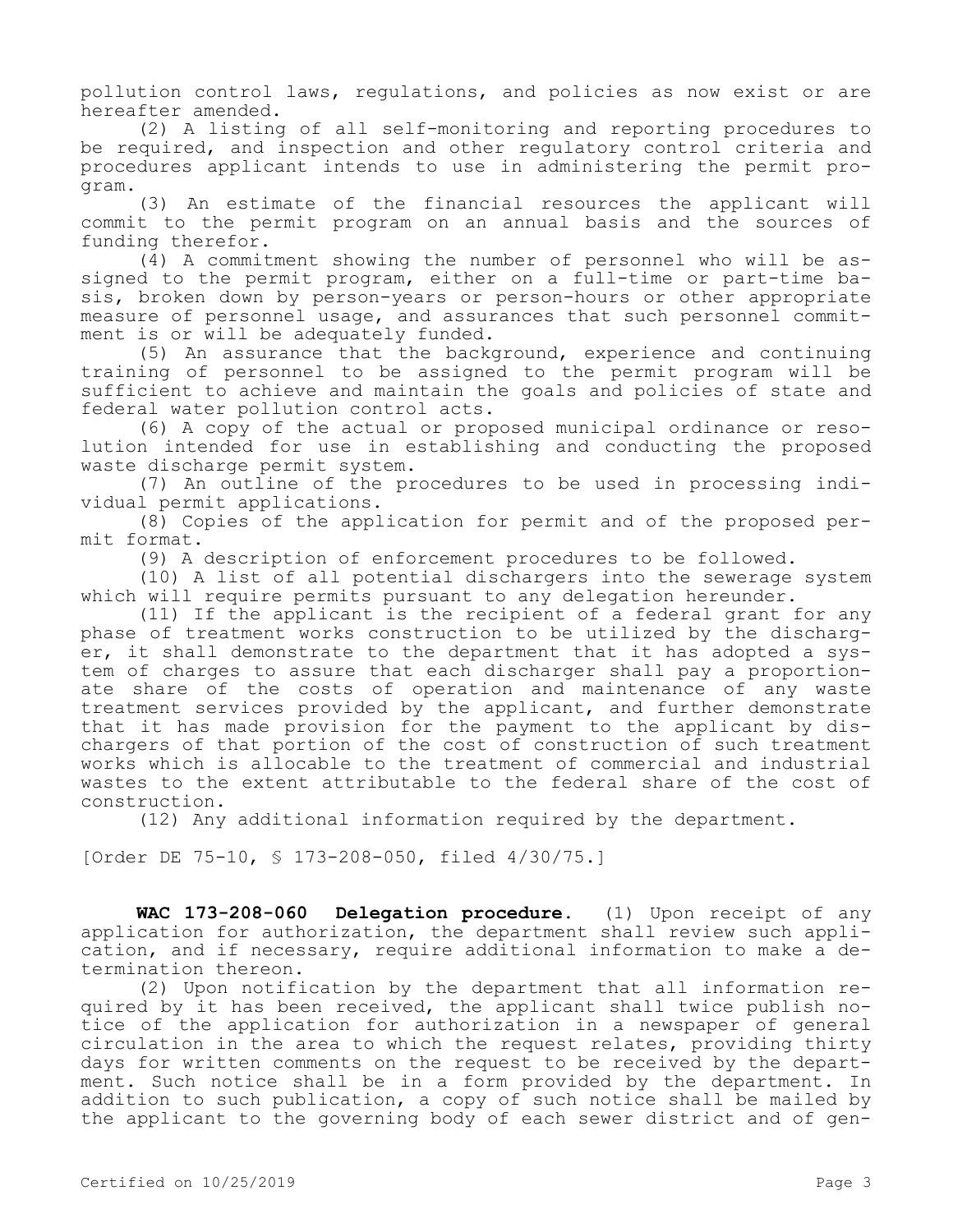eral purpose government, all or a portion of which lies within the jurisdictional boundaries to which the request relates.

(3) After review of the completed application and of comments timely received in response to the notice provided for above, the department shall either deny the request, giving its reasons therefor, find that there is sufficient public interest to warrant holding a public hearing on the application, or issue an order approving the same in whole or in part.

(4) If a public hearing is held upon proper notice, the department shall afford interested parties the opportunity to present their views on the application, and, upon review of all information gathered, shall either deny the application or issue an order approving the same.

(5) Any approval order issued by the department hereunder shall contain conditions and restrictions relative to the administration of the permit program and shall be binding upon the municipality so long as such approval remains in effect. Said approval order may subsequently be altered or amended in whole or in part to reflect changes in applicable laws, regulations, or policies relating to water pollution control. The department shall give the municipality thirty days notice of any contemplated amendments, unless an emergency precludes the giving of such notice, and will invite comments from the municipality.

[Order DE 75-10, § 173-208-060, filed 4/30/75.]

**WAC 173-208-070 Scope of authorization.** (1) Authority granted hereunder shall be limited to the administration of the permit program within applicant's jurisdictional boundaries as now existing or as hereafter changed.

(2) Grants of authority to municipalities hereunder shall be limited to the conduct of a permit program for the discharge of commercial and industrial wastes into a sewerage system and shall confer no authority to issue permits for the discharge of such wastes into surface or groundwaters of the state. Administration of permit requirements for waste discharges other than commercial and industrial wastes entering a sewerage system, shall remain solely with the department.

(3) No authorization made hereunder shall be construed as limiting or abridging the powers or abrogating the duties required of the department. The department may initiate appropriate enforcement action against a municipality to whom authority has been granted hereunder, or against any discharger for violations of any requirements of chapter 90.48 RCW, the FWPCAA, or regulations thereunder.

[Order DE 75-10, § 173-208-070, filed 4/30/75.]

**WAC 173-208-080 Permits under authorized programs.** Any municipality to which permit authority has been granted hereunder may use its own application and permit forms when the same have been approved by the department.

[Order DE 75-10, § 173-208-080, filed 4/30/75.]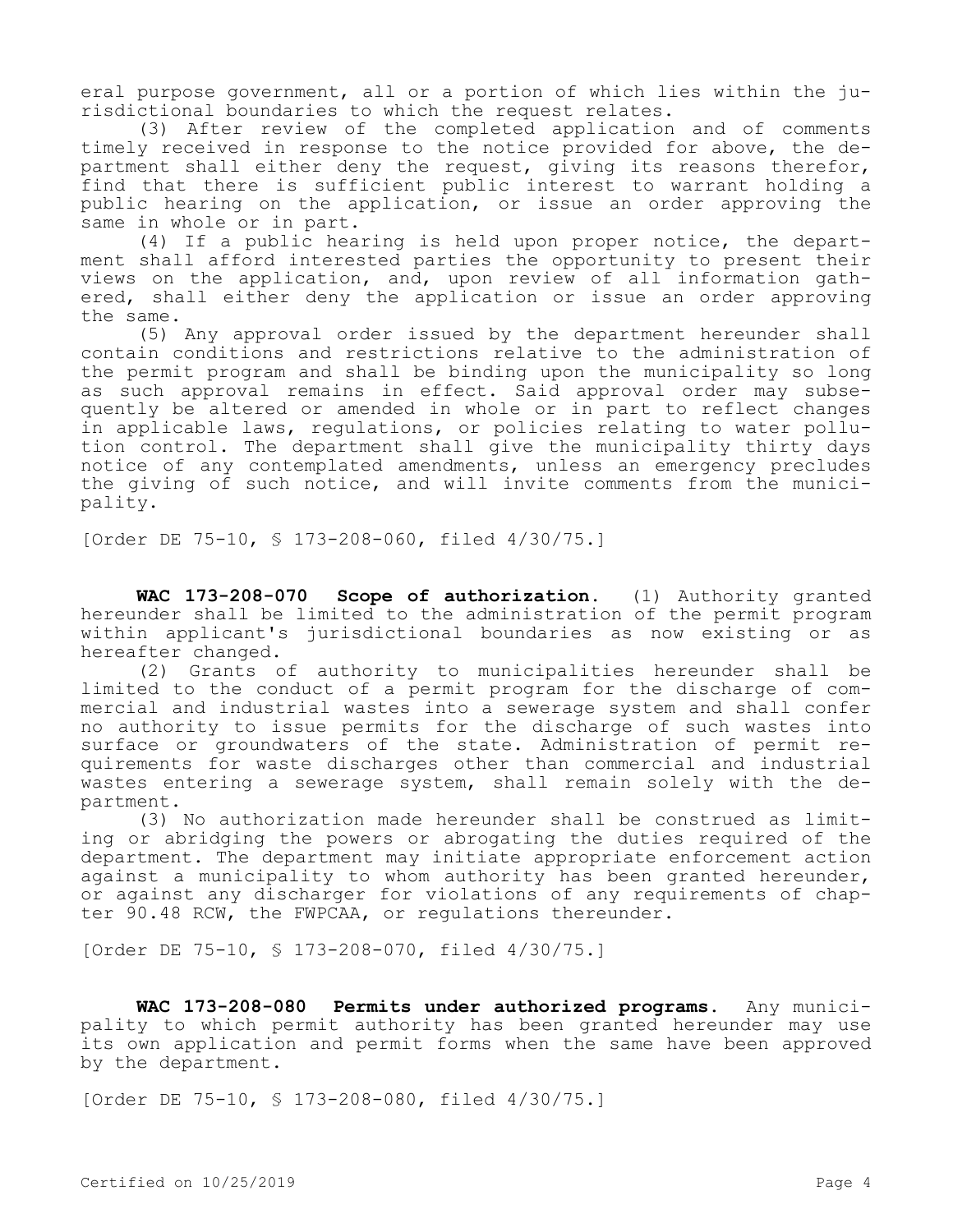**WAC 173-208-090 Conformity with department rules.** (1) It is contemplated that various applicants may present to the department differing regulatory criteria designed to cope with particular local needs and conditions. For the purposes of determining whether an applicant intends to administer the permit program in accordance with applicable state and federal laws, regulations, and policies, the department shall evaluate proposed regulatory criteria on the basis of whether such criteria, if implemented, would be at least as stringent as state or federal requirements.

(2) All implementing ordinances or resolutions shall contain a proviso requiring that the permit program as administered by any municipality be revised, as necessary and to the satisfaction of the department, to conform with any changes in applicable rules and regulations which may be adopted by the department or the federal government subsequent to the effective date of the grant of authority. All amendments of implementing ordinances or resolutions shall be submitted to the department for approval prior to passage.

(3) Any municipality granted authority hereunder to administer a permit program shall adhere to, as a minimum requirement for commercial and industrial dischargers, the state or federal pretreatment standards and regulations, as now exist or are hereafter amended. If necessary to impose more stringent standards in order to meet the effluent limitations contained in its National Pollutant Discharge Elimination System (NPDES) permit, the municipality shall impose and enforce such stricter pretreatment requirements as necessary to meet these limitations pursuant to the authority preserved to the state by section 510 of the FWPCAA.

(4) Nothing in this grant of authority shall relieve the municipality of its obligation of compliance with the terms and conditions of its NPDES permit or the requirements of state and federal laws and rules pertaining to water pollution control.

[Order DE 75-10, § 173-208-090, filed 4/30/75.]

**WAC 173-208-100 Withdrawal of authorization.** Whenever the department shall determine that a municipality to which a grant of authority has been made hereunder is not administering the permit system in accordance with an approval order issued hereunder, state and/or federal water pollution control acts and regulations or the applicable implementing ordinance or resolution of the municipality, the department shall notify such local government and, if corrective action is not taken within a reasonable time, not to exceed sixty days, the department by order, shall withdraw the authority. Permits issued under this program shall automatically terminate if the authority to issue the same is revoked by the department and the provisions of RCW 90.48.160 shall apply.

[Order DE 75-10, § 173-208-100, filed 4/30/75.]

**WAC 173-208-110 Requirement of program review.** It is the objective of the department to place reliance for internal system controls upon any municipality granted authority hereunder and to avoid complex procedures for the measuring and evaluating the effectiveness of a municipal permit system, insofar as is consistent with statutory responsibilities of the department under the provisions of chapter 90.48